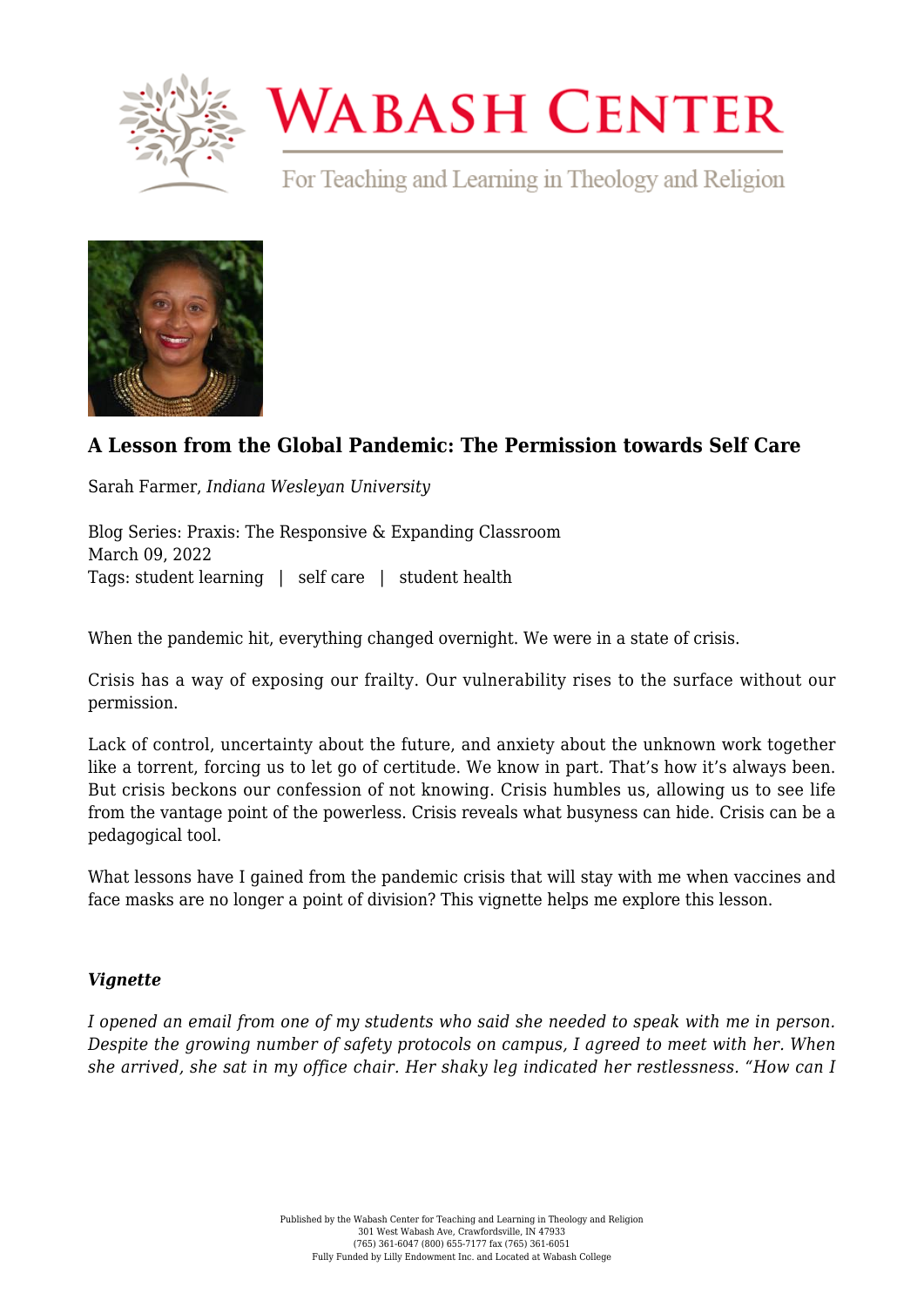*help you?" I asked.*

*She could no longer remain on campus. Despair had stolen her will to complete work, hang with friends, and ultimately to continue. Being home with family, she shared, seemed to be her best option. At home, she would be surrounded by those who knew how to love her well as she navigated depression.*

*After sharing her concerns, she looked me in my eyes, and invited me to be honest with her about what I thought. Now, it was my chance to love her well as her professor.*

*I wrestled with my thoughts: "Couldn't she just figure it out?" "Is it really that bad?" "Is this just an excuse to go home?" At the core was my own selfishness—I wasn't ready to lose one of my top students.*

*Despite my inner wrestling, loving her well meant letting her get the help she needed. She didn't really need my blessing, although she wanted it.*

*"Give yourself permission to take care of yourself. Do what you need to do to be whole," I told her.*

*My insistence that self-care was nonnegotiable offered some sort of release.*

*That was my last time speaking with her in person.*

*She disenrolled from my university.*

*Her sense of urgency to preserve herself was quite admirable and brave.*

As we continue to remain in the pandemic crisis, these narratives show up in my office, emails, and coffee conversations repeatedly with many students who are navigating similar concerns. Depression, stress, anxiety, insomnia, and fear of returning home describe a large number of students. Counseling services are so full that they find it a challenge to adequately accommodate our students.

*"Give yourself permission to take care of yourself. Do what you need to do to be whole," I told her.*

That brief response embodies a lesson I've been trying to learn ever since the pandemic started. That lesson is on self-care.

The crisis of self -care did not start because of the pandemic; rather, the pandemic simply exposed what has always been burgeoning beneath the surface, exacerbating it so it can no longer be hidden.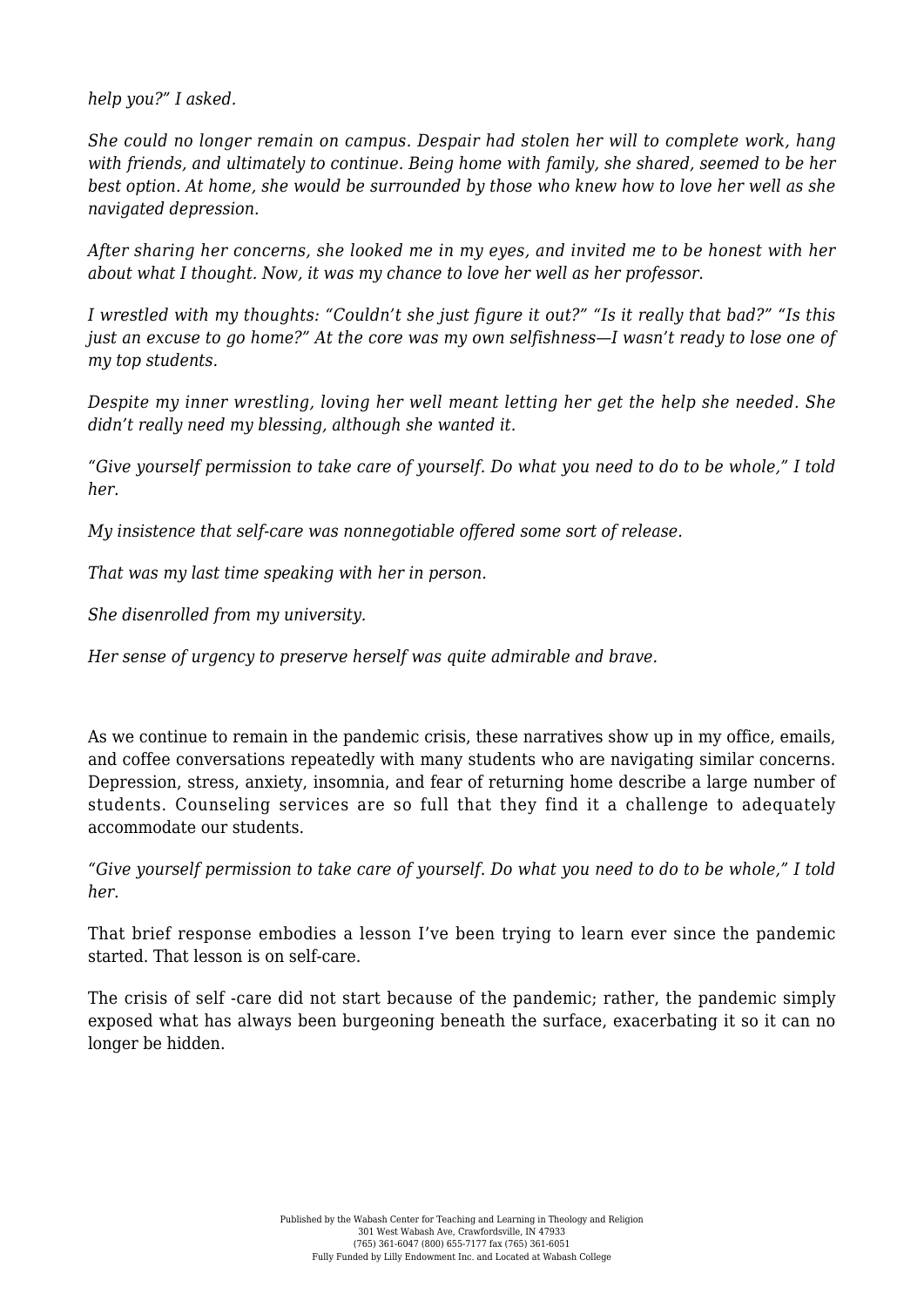## *Lesson 1: We are not fragmented.*

All of me in one space. That's what the pandemic did. Fragmentation is only an illusion. I am guilty of trying to live under that illusion.

During COVID-19, I could no longer live a fragmented life. I could not put motherhood on a shelf until I finished teaching; my children were with me. The bedroom became a makeshift office as I tried to supervise my children's e-learning while also teaching a Zoom class. My children offered no apology for competing for my care.

## *Lesson 2: Wholeness is the new cool.*

I don't want to only pursue wholeness for the sake of my own sanity and peace. But, I must do it because my students need to know that wholeness is a worthy pursuit.

#### *Lesson 3: Self-care is the new norm.*

Self-care recognizes that we are not fragmented. I'm learning how to create space for myself. Self-care requires intentionality. It requires permission-giving. It requires discarding the guilt. Self-care does not equal selfishness. It requires exorcising the lie that I should have superhuman strength. Our students do not possess super strength; nor do we.

*"Give yourself permission to take care of yourself. Do what you need to do to be whole.*"

My own hypocrisy is appalling.

If actions speak louder than words, what would it look like for my assignments and classroom space to reflect self-care as a priority for my students beyond COVID? How do we model selfcare without crossing boundaries?

Possibilities include:

- Normalizing a mental health day as an excused absence.
- A Prioritize Yourself Day, where I invite students to engage intentional practices of selfcare during class time.
- Stretching before or after a heavy topic or exam.
- Inviting gratitude into the classroom.
- Encouraging students to reach out to other students when they notice someone is missing.